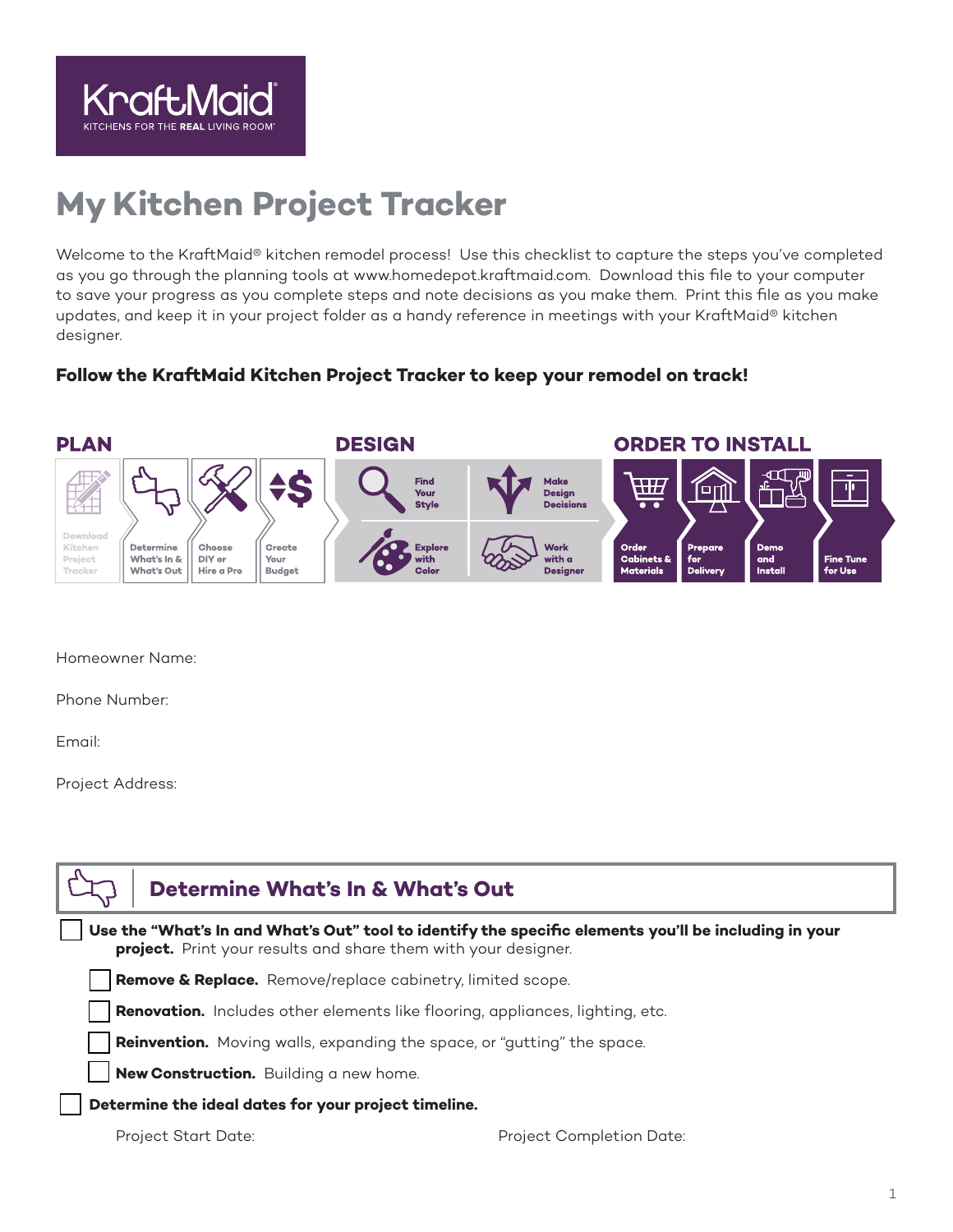

### **Choose DIY or Hire a Pro**

Identify who will be handling construction/installation for your kitchen project.

I'll do it myself. **I** l'm hiring a professional.

Contractor/Installer Name:

Phone Number:

Email Address:



### **Create Your Budget**

Set your overall project budget. (TIP: Use the Project Estimator for help with this step)

Budget:



## **Find Your Style**

Gather ideas and inspiration—Explore our "Find Your Style" page to help formulate a vision of your own style, understand each of the kitchen building blocks you'll need to consider, and begin narrowing your style and storage decisions. (TIP: Take note of the materials you like and show them to your designer)



# **Work With A Designer**

#### **Schedule an appointment with a KraftMaid® kitchen designer.**

Designer Name:

Phone Number:

Email Address:

Store Location/Address

First Appointment Date/Time:

While waiting for your first designer meeting, complete these steps and bring these things to your appointment to make your first meeting more productive!

Measure your current space. (TIP: Our "How to Measure" web page will walk you through this process)

Take pictures of your current space.

#### **It's time for your first meeting!**

Meet with your designer for your initial consultation.

Talk to your designer about the finish and material options you like—they'll help further narrow down your decisions and direct you to samples of the materials you're interested in.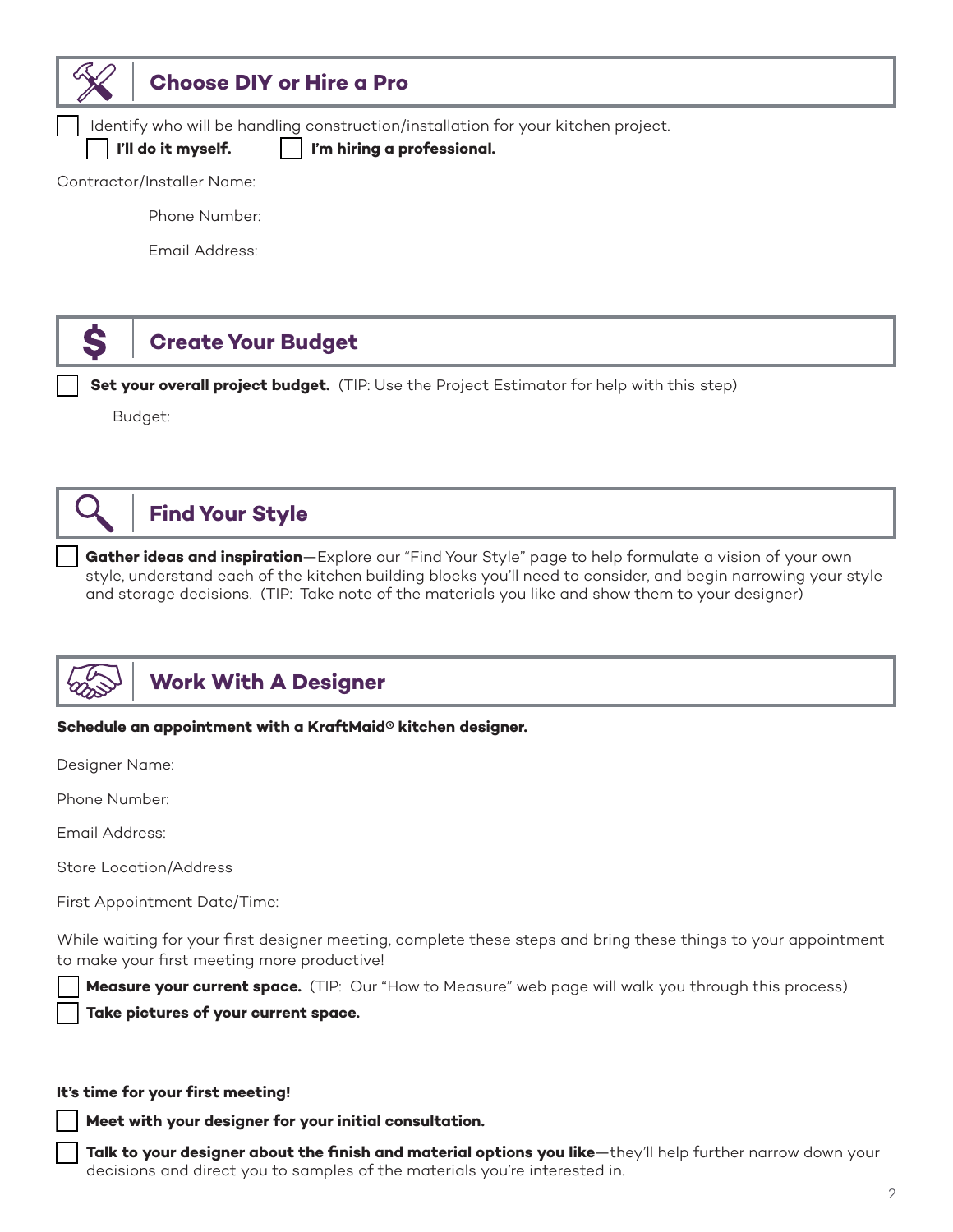| <b>Explore with Color</b> |  |
|---------------------------|--|
|                           |  |

Cabinet Door Style/Finish Sample 1

Cabinet Door Style/Finish Sample 2

Countertop Sample 1

Countertop Sample 2

Paint Sample 1

Paint Sample 2

Flooring Sample 1

Flooring Sample 2

Other Samples

Other Samples

If you're replacing appliances, talk those over with your designer so they can begin to build a layout that will accommodate the size of the appliances you're considering.

(TIP: Visit the Appliances page at homedepot.kraftmaid.com to learn more about integrating appliances into your design)

Schedule a follow-up meeting to review the first draft of your kitchen design.

Next Appointment Date/Time:

#### **Capture any "To-Do" items that your designer will need you to complete before your next meeting.**

Notes:

### **Make Design Decisions**

#### **It's time to start narrowing your choices!**



**Begin to make decisions on appliances**—specific brands and models. As you finalize decisions, fill out your selections at the end of this planner.

Stay in communication with your designer to inform them of decisions as you make them. This will allow them to incorporate those decisions into your design.

#### **And now—it's time for a glimpse of what's to come!**

Meet with your designer to see the first draft of your design.

**Discuss any design tweaks** or adjustments you'd like to make.

Arrive at final decisions for any remaining material selections, and note them at the end of this planner.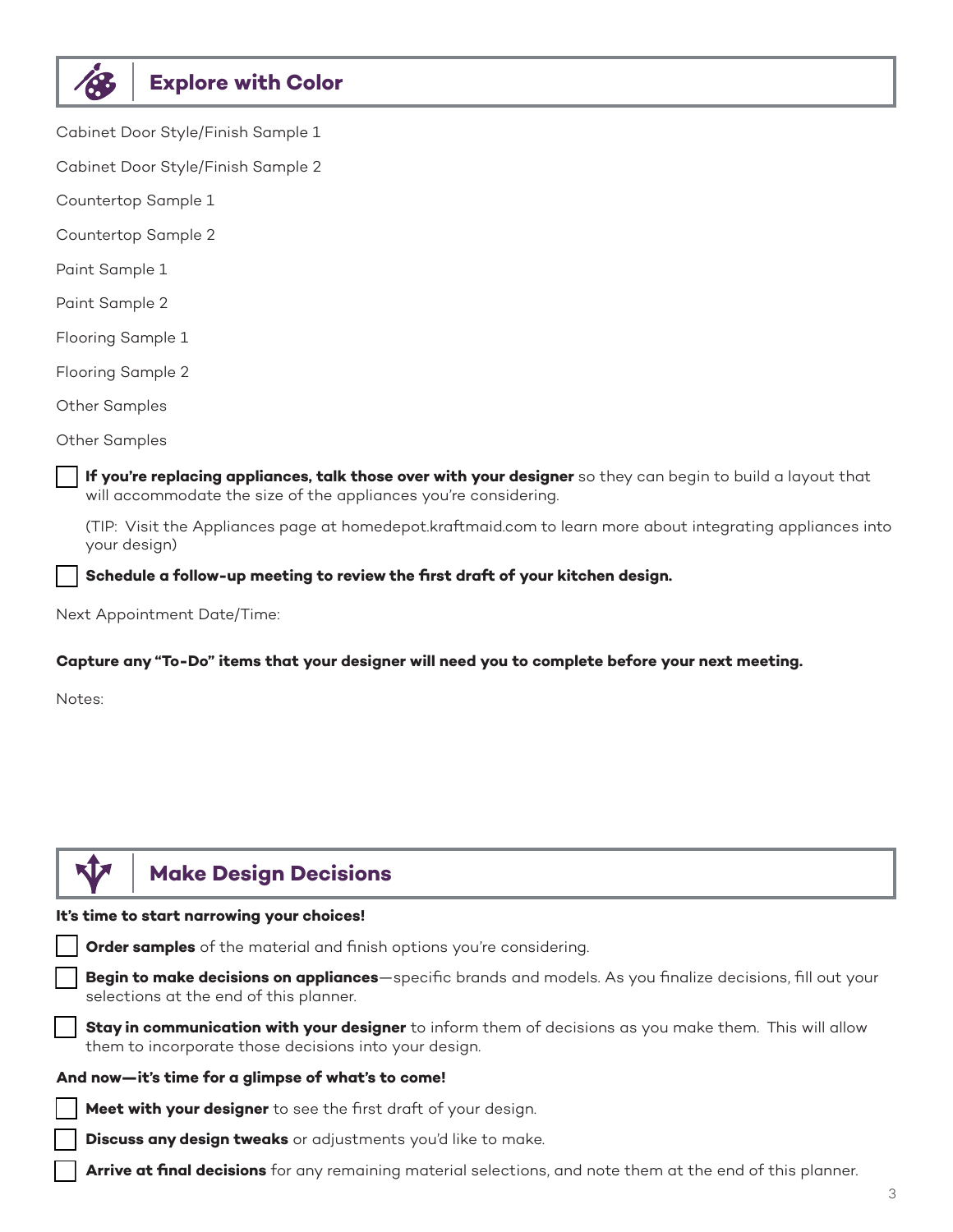| HЩ<br><b>Order Cabinets &amp; Materials</b>                                                                                                                                                                                                          |
|------------------------------------------------------------------------------------------------------------------------------------------------------------------------------------------------------------------------------------------------------|
| Place your order for cabinetry and countertops with your designer (start with these—they can take the<br>longest to build).                                                                                                                          |
| Order or purchase the remaining materials in your checklist. Your designer can help with advice on when to<br>order these items.                                                                                                                     |
| <b>Confirm project details with your installer</b> -including measurements and design details.                                                                                                                                                       |
| Apply for any necessary permits.                                                                                                                                                                                                                     |
|                                                                                                                                                                                                                                                      |
| <b>Prepare for Delivery</b>                                                                                                                                                                                                                          |
| Don't forget to take "Before" photos of your kitchen-this is going to make a great photo album!                                                                                                                                                      |
| Prepare a space for delivery of your cabinets and other materials. (TIP: Review the helpful hints at<br>"Preparing for your Cabinet Delivery" at homedepot.kraftmaid.com.                                                                            |
| Start saving boxes and empty out your kitchen. (TIP: This is a great time to do a "kitchen cleanse," and<br>throw away or donate any items you don't really use. When it's time to move back into your new kitchen,<br>you'll be glad you did this!) |
| Reserve a dumpster for demolition materials. (TIP: Ask your contractor/installer-they might make these<br>arrangements for you)                                                                                                                      |
| Set up your temporary kitchen, and prepare freezer meals ahead of time if possible. See our tips and<br>checklist in the "Setting Up your Temporary Kitchen" section.                                                                                |
| When cabinets (and other materials) deliver, inspect them for any shipping damage and notify your<br>designer right away if you see any concerns.                                                                                                    |



Ψ

Don't lose track of this checklist during the demolition & construction phase—there are a few things you'll still need to do when installation is complete!

**Conduct a walk-through with your installer**, noting any items that need attention (a minor scratch, an overlooked piece of hardware, etc.). Schedule a time for their crew to come back and tie up any of these loose ends.

Schedule any required inspections with local building code enforcement authorities.

### **Fine Tune for Use**

Register for any warranties, and save all purchase receipts, warranties, and other paperwork in a safe spot where they won't be lost.

**Download the KraftMaid Care and Cleaning Guide** from kraftmaid.com.

### **Celebrate & Enjoy Your New Kitchen!**

Take "After" pictures, and share your kitchen renovation story at www.kraftmaid.com-we'd love to see your beautiful new space!

o **Enjoy your first meal, schedule a party with friends and family, and pat yourself on the back as you enjoy your new kitchen!**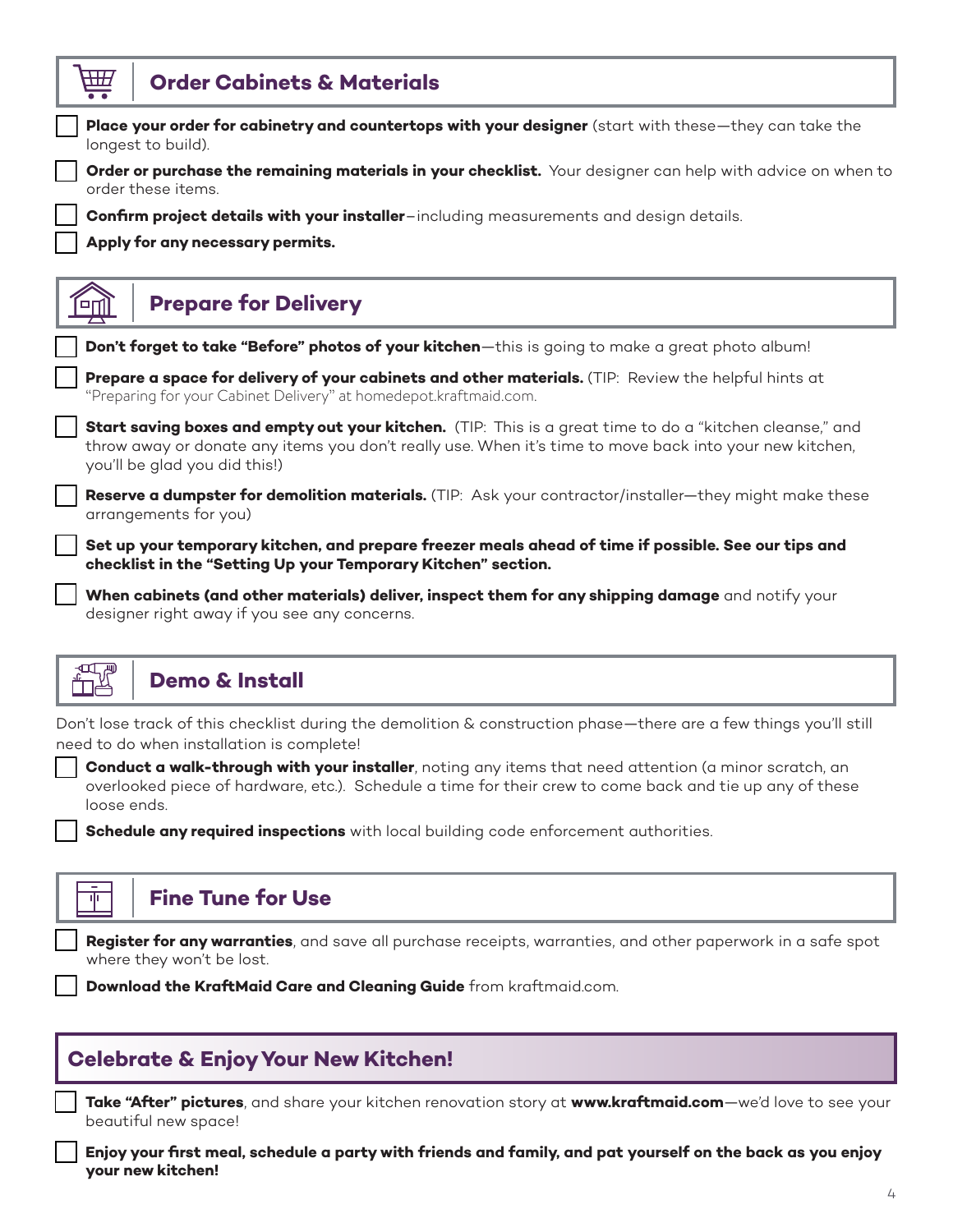# **Track Your Decisions**

There are a lot of decisions to be made! Each design decision can be tracked here for quick reference. (TIP: If an item is not applicable to your project, just "X" it out so you can see that no action or decision is needed.)

# **Cabinetry and Countertops**

| <b>Upper</b><br><b>Cabinets</b><br>(Perimeter)     | Door Style: | Wood Species: | Finish:       | Order Number: |
|----------------------------------------------------|-------------|---------------|---------------|---------------|
| Lower<br><b>Cabinets</b><br>(Perimeter)            | Door Style: | Wood Species: | Finish:       | Order Number: |
| <b>Cabinets</b><br>(Island)                        | Door Style: | Wood Species: | Finish:       | Order Number: |
| <b>Cabinet</b><br><b>Hardware</b><br>(for Doors)   | Style Name: | Finish:       |               | Order Number: |
| <b>Cabinet</b><br><b>Hardware</b><br>(for Drawers) | Style Name: | Finish:       |               | Order Number: |
| Countertops<br>(Perimeter)                         | Material:   | Color:        | Edge Profile: | Order Number: |
| <b>Countertops</b><br>(Island)                     | Material:   | Color:        | Edge Profile: | Order Number: |
| <b>Backsplash</b>                                  | Material:   | Color:        |               | Order Number: |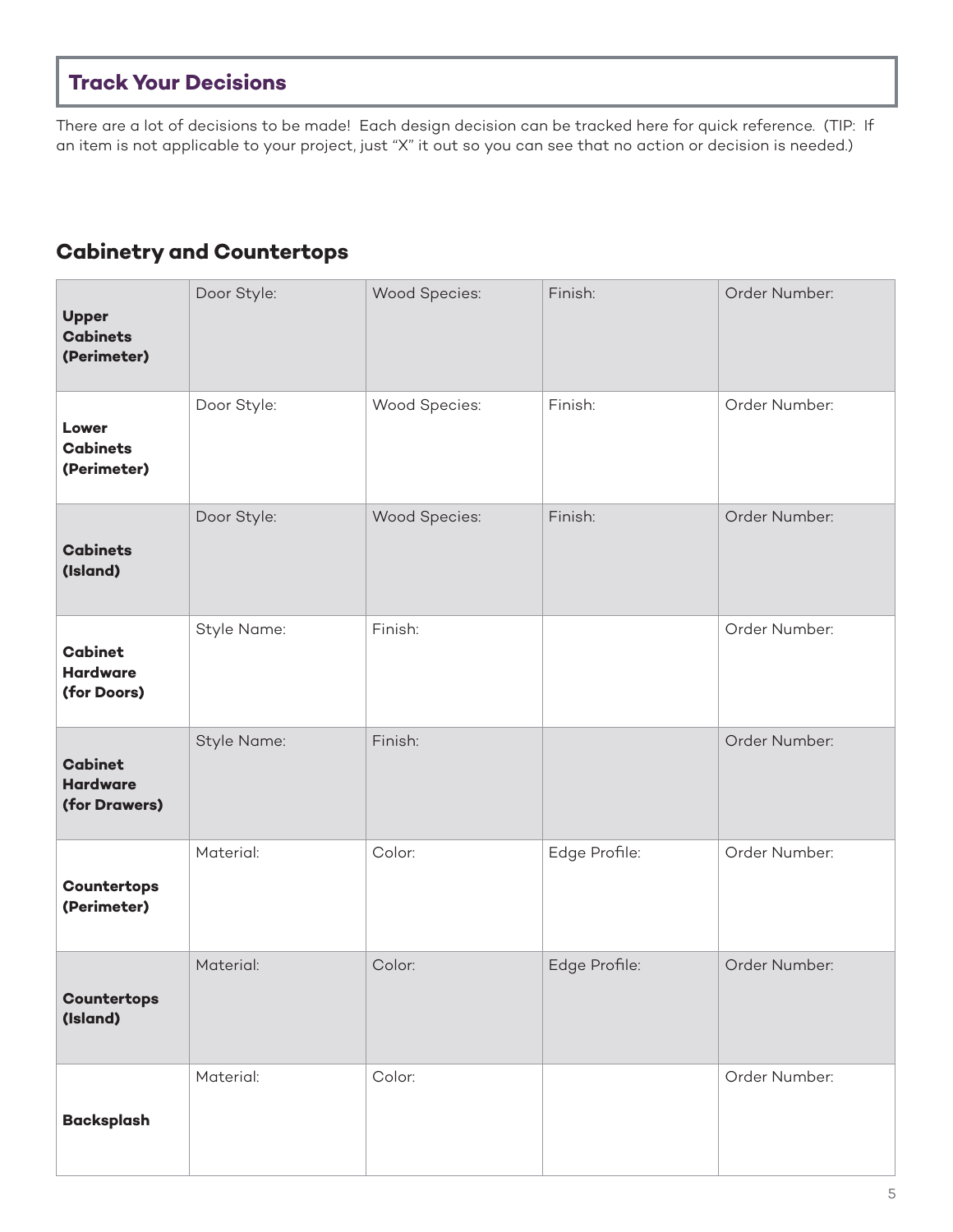# **Appliances and Fixtures**

| <b>Appliance</b>                | <b>Brand</b> | <b>Model Name</b> | <b>Model Number</b> | <b>Color/Finish</b> | <b>Order Number</b> |
|---------------------------------|--------------|-------------------|---------------------|---------------------|---------------------|
| Refrigerator                    |              |                   |                     |                     |                     |
| <b>Freezer</b><br>(stand-alone) |              |                   |                     |                     |                     |
| Range                           |              |                   |                     |                     |                     |
| Cooktop                         |              |                   |                     |                     |                     |
| <b>Exhaust Hood</b>             |              |                   |                     |                     |                     |
| <b>Wall Oven</b>                |              |                   |                     |                     |                     |
| <b>Microwave</b>                |              |                   |                     |                     |                     |
| Warming<br><b>Drawer</b>        |              |                   |                     |                     |                     |
| <b>Disposal</b>                 |              |                   |                     |                     |                     |
| <b>Dishwasher</b>               |              |                   |                     |                     |                     |
| <b>Sink</b><br>(primary)        |              |                   |                     |                     |                     |
| <b>Faucet</b><br>(primary)      |              |                   |                     |                     |                     |
| <b>Sink</b><br>(secondary)      |              |                   |                     |                     |                     |
| <b>Faucet</b><br>(secondary)    |              |                   |                     |                     |                     |
| <b>Pot Filler</b>               |              |                   |                     |                     |                     |
| <b>Wine Cooler</b>              |              |                   |                     |                     |                     |
| Other                           |              |                   |                     |                     |                     |
| Other                           |              |                   |                     |                     |                     |